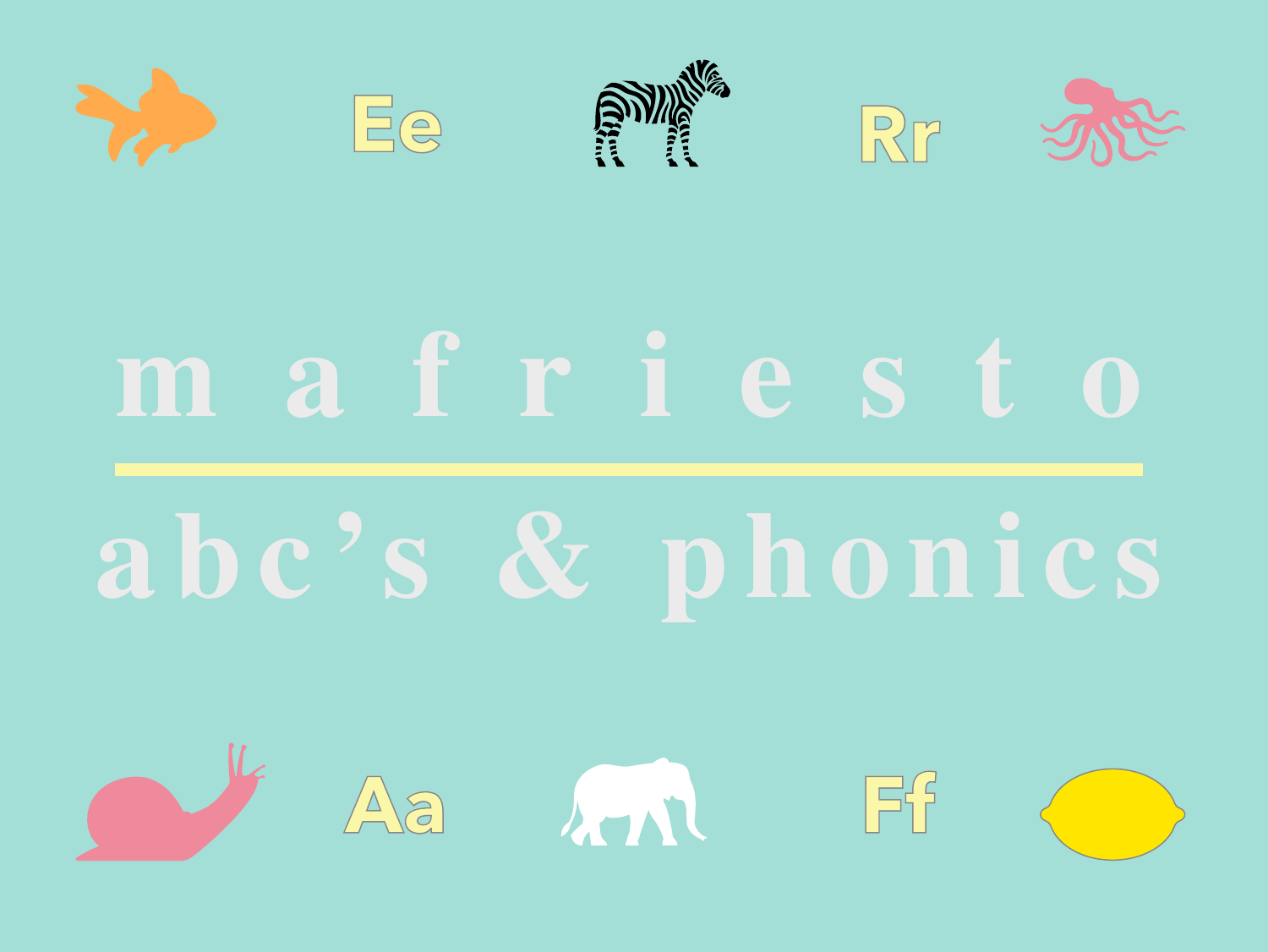Aa Bb CC Dd Ee Ff Gg

| 5<br>6     | $\mathcal{C}$<br>G<br>$\mathbf{A}$<br>B<br>F<br>D<br>E | $\mathsf{C}$<br>$\overline{a}$<br>$\mathsf b$<br>$\overline{C}$<br><b>g</b><br>e | e                      |
|------------|--------------------------------------------------------|----------------------------------------------------------------------------------|------------------------|
| Aa         | B<br>Dd Ee Ffl                                         | CG                                                                               | AR Z.<br>$\mathcal{L}$ |
| @mafriesto | $\bigcirc$                                             |                                                                                  | AN AN JS               |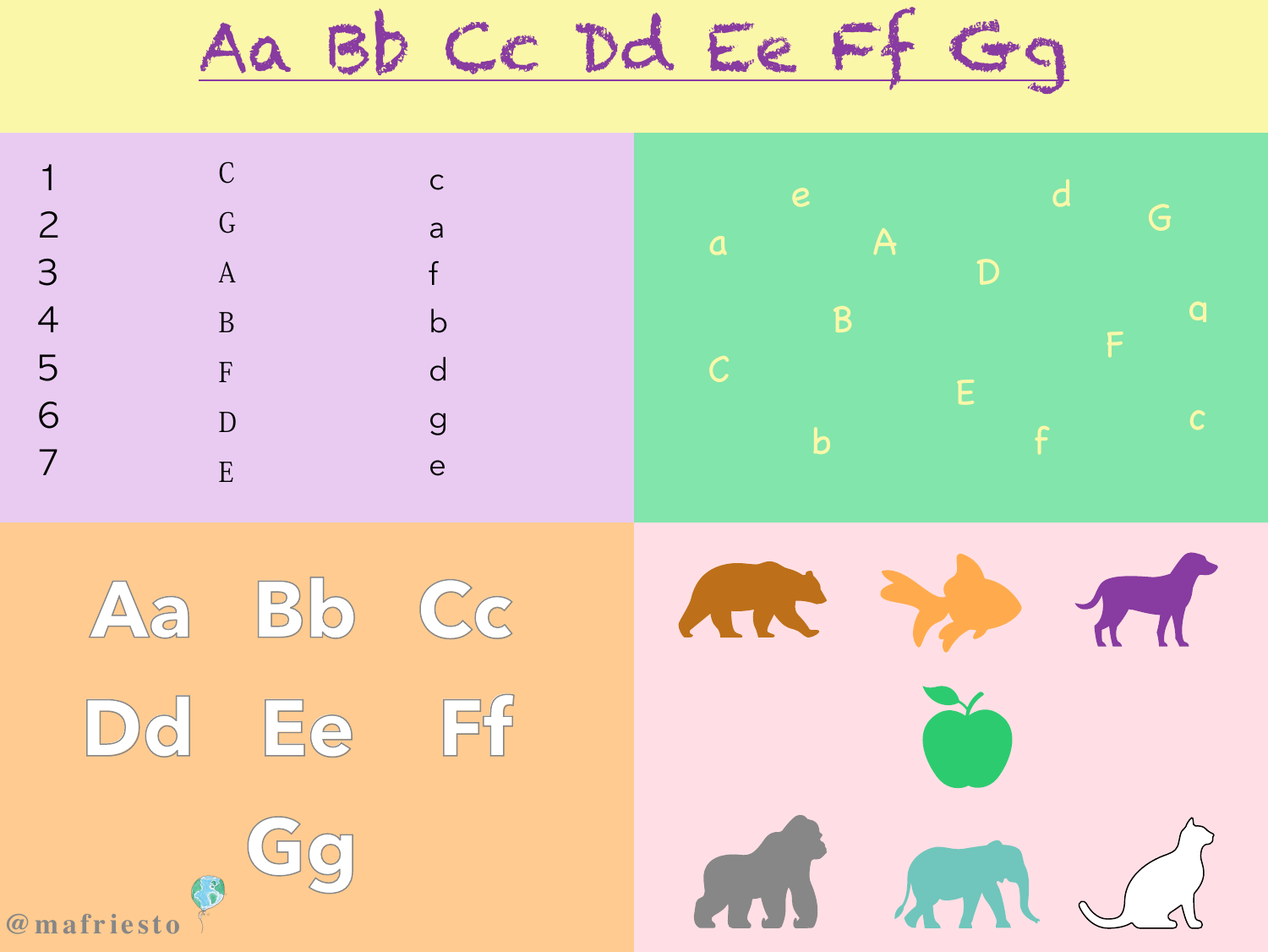## KLE LL MM IL Jj NM



## Hh II JJ KK LI Mm  $\bigcirc$ @mafriesto

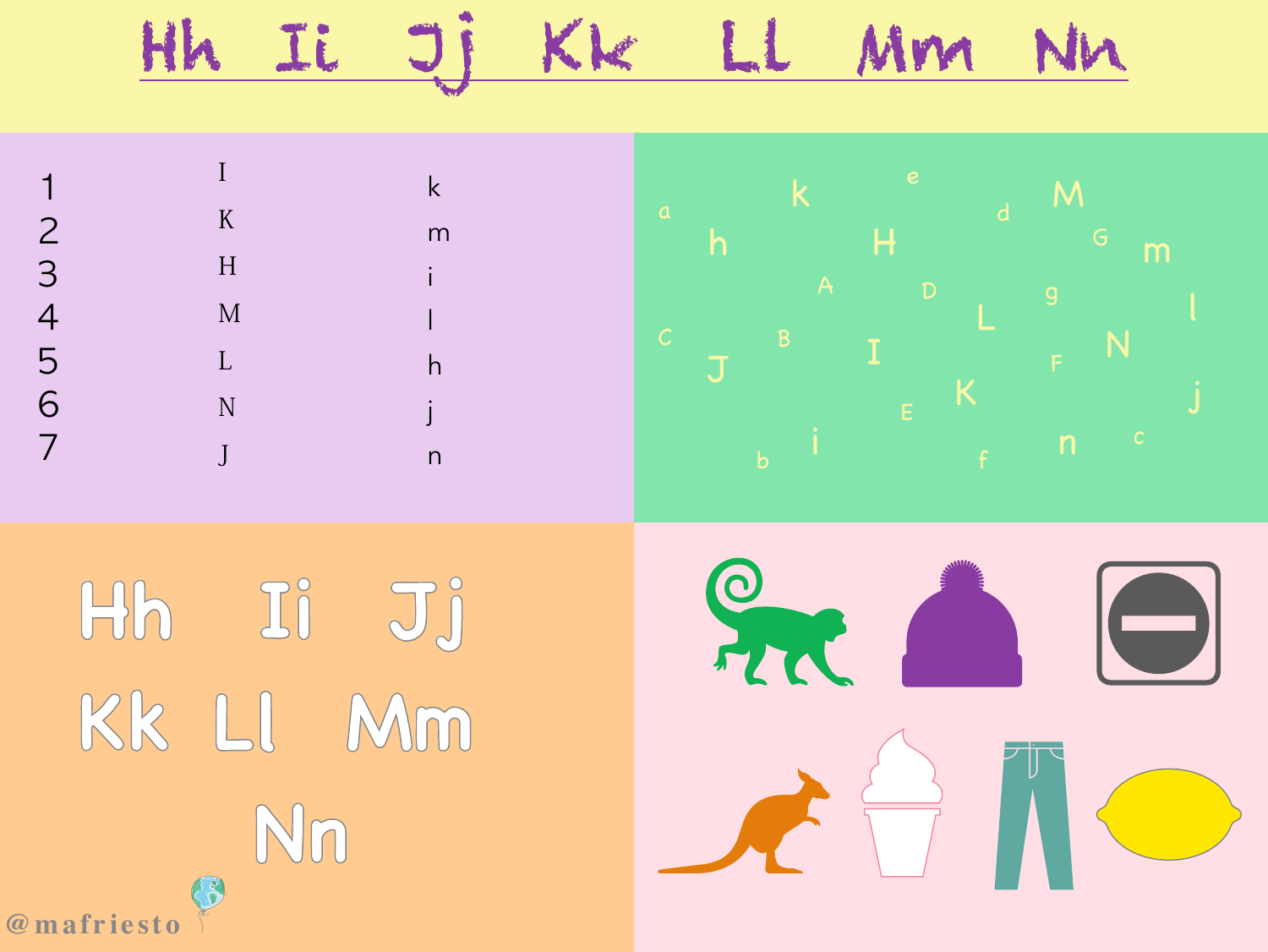





 $\mathbf{1}$ 

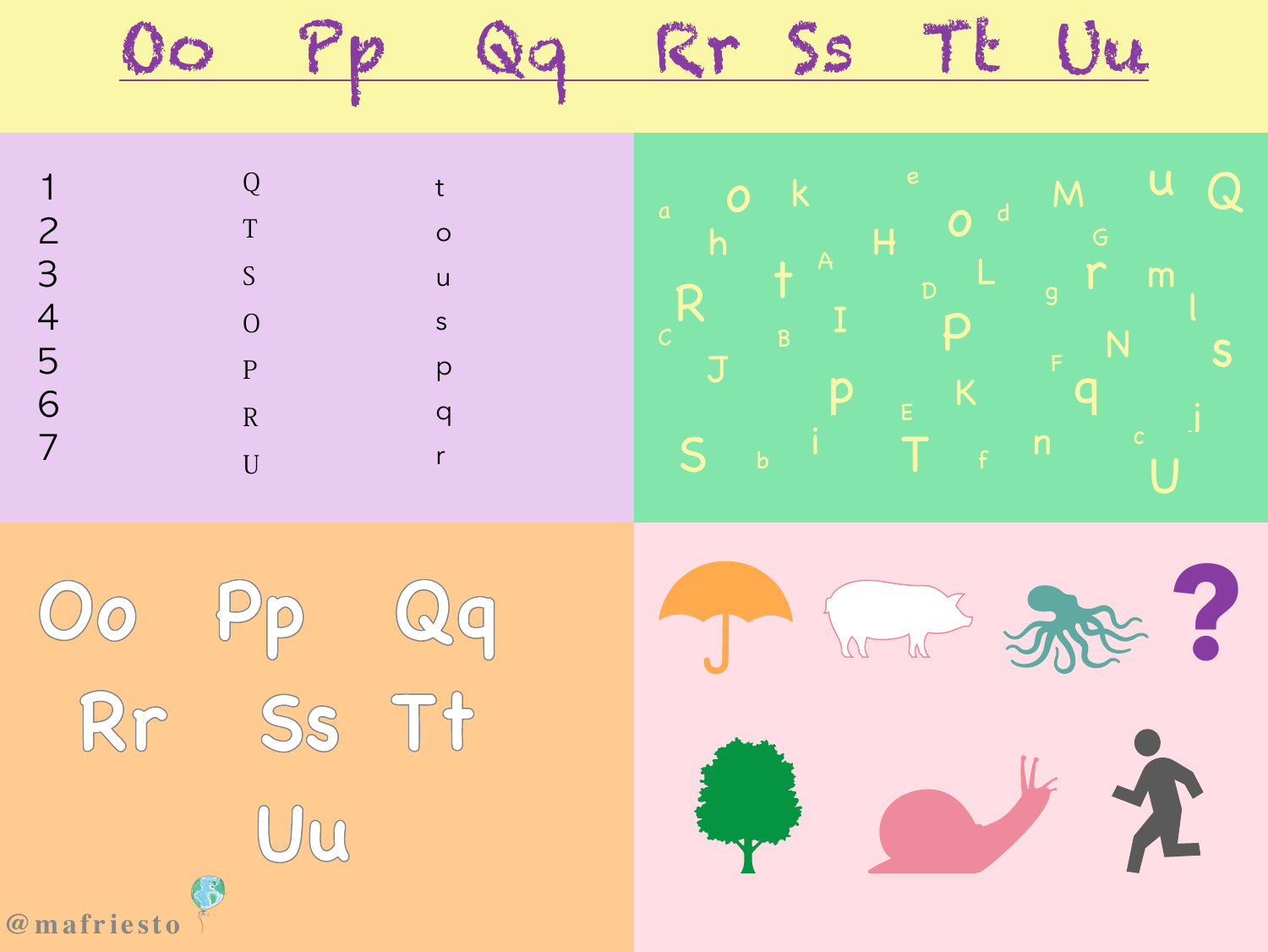

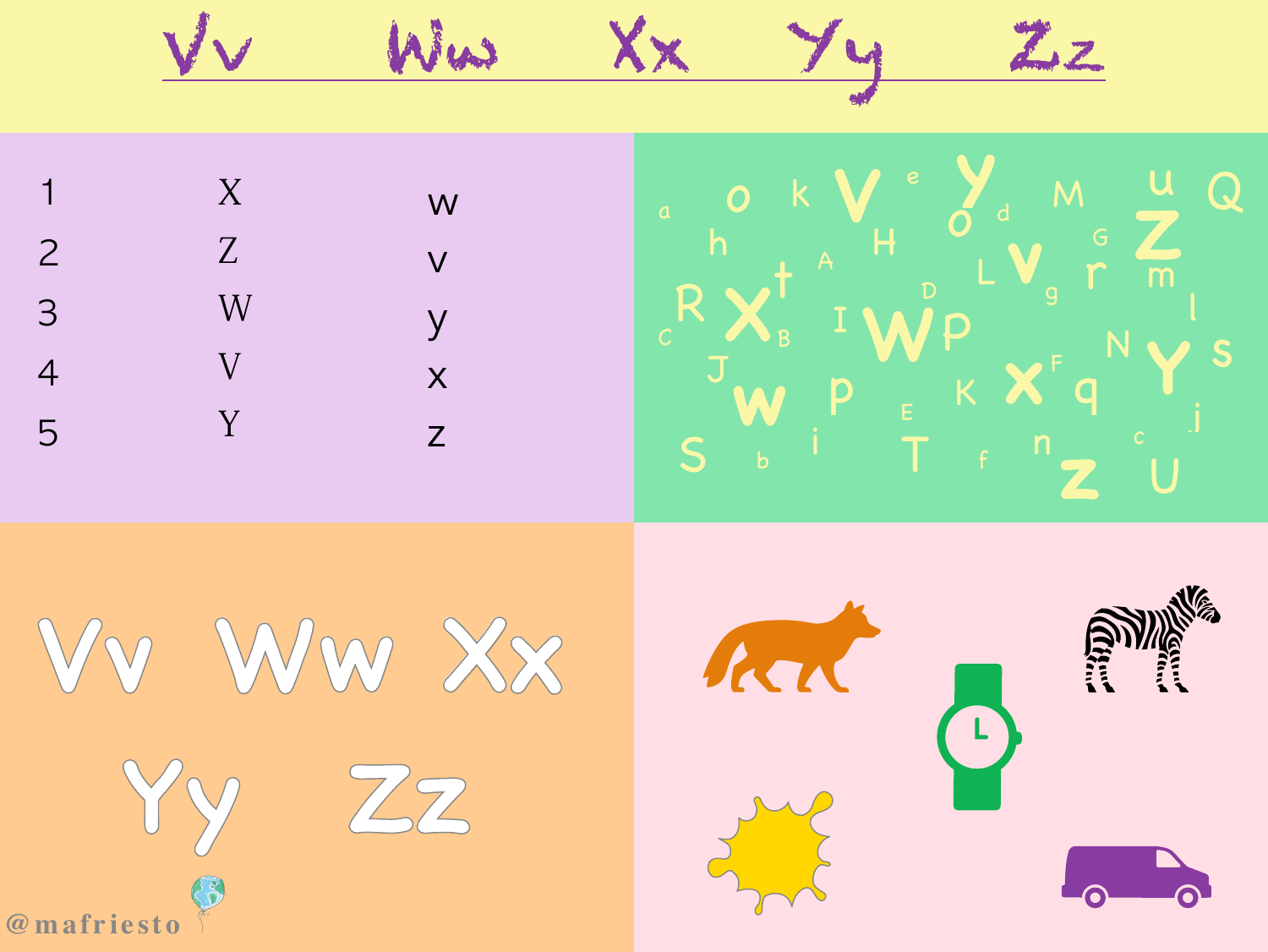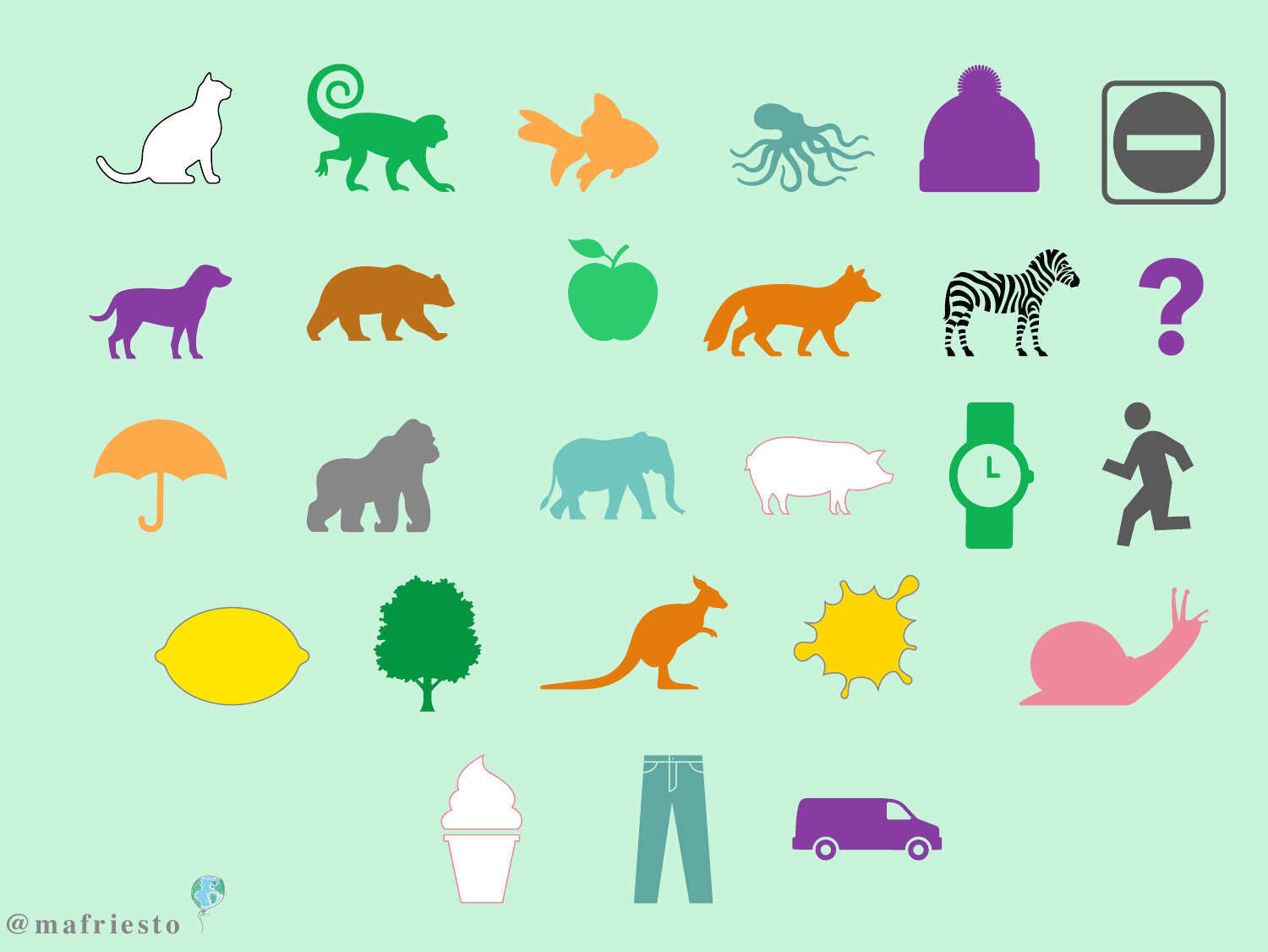















 $free$ 

 $\widehat{f_1} \widehat{g_0}$ 







A

 $\begin{matrix} 3 \\ 0 \end{matrix}$ 

@mafriesto

 $\Omega$ 



 $\bigcup_{i=1}^{n} \bigl( \begin{matrix} 1 \\ 1 \\ 1 \end{matrix} \bigr)$ 

 $V(G)$ 

hat

 $\bigcirc$